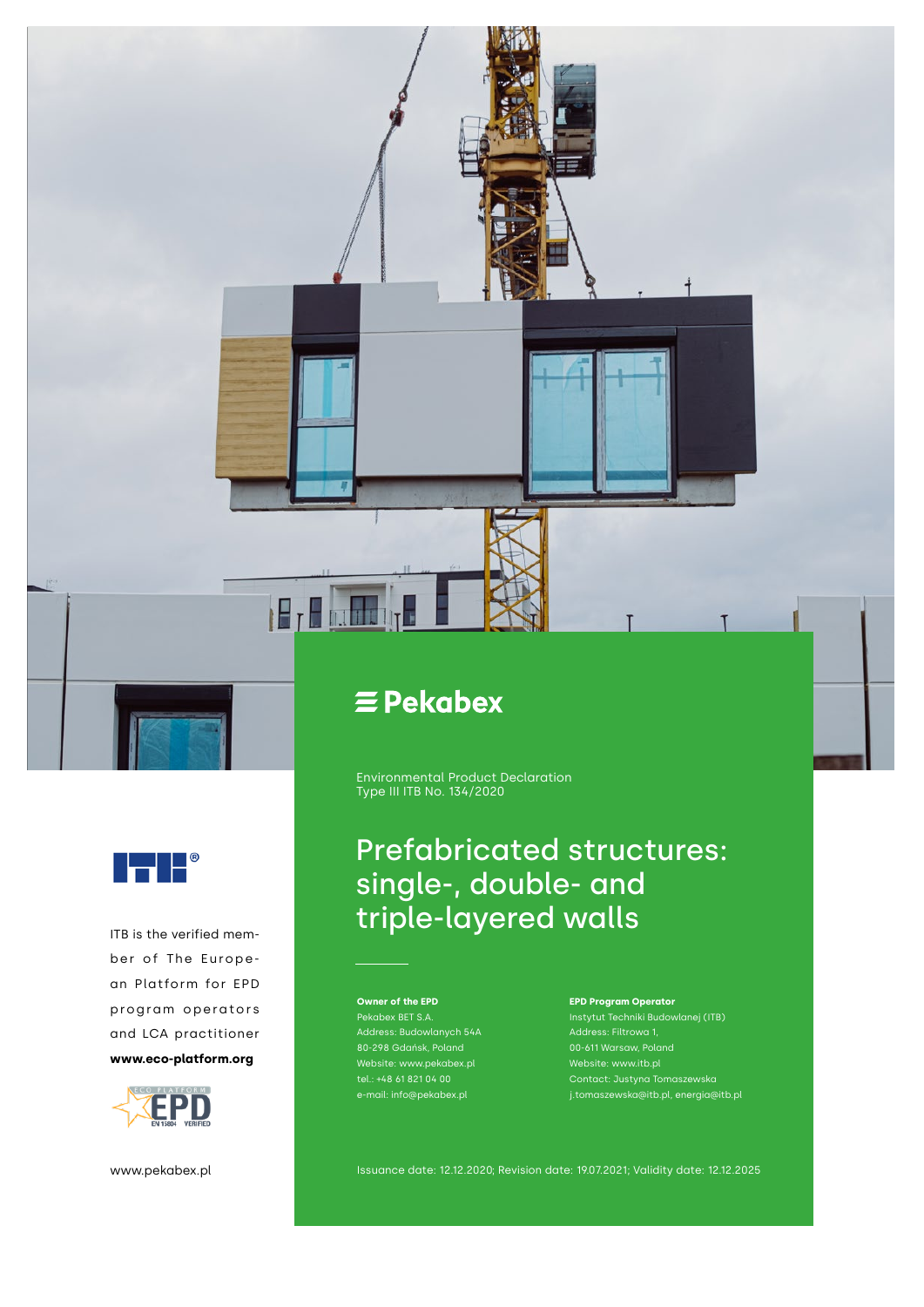# **Information**

This declaration is the type III Environmental Product Declaration (EPD) based on EN 15804 and verified according to ISO 14025 by an external auditor.



It contains the information on the impacts of the declared construction materials on the environment. Their aspects were verified by the independent body according to ISO 14025. Basically, a comparison or evaluation of EPD data is possible only if all the compared data were created according to EN 15804 (see point 5.3 of the standard).

**Representativeness:** Polish product<br>  $\frac{1}{2}$ <br>  $\frac{1}{2}$ <br>  $\frac{1}{2}$ <br>
and  $\frac{1}{2}$ <br> **Representativeness:** Polish product<br>  $\frac{1}{2}$ <br> **Passed by Absolution**<br> **Passed by Absolution**<br> **Passed by Absolution**<br> **Passed by Abso Life cycle analysis (LCA):** A1-A3, C3, C4 and D modules in accordance with EN 15804 (Cradle-to-Gate with options) **The year of preparing the EPD:** 2020 **Product standard:** PN-EN 14992, PN-EN 13369 **Service Life:** 50 years for standard products **PCR:** ITB-PCR A (PCR based on EN 15804) **Declared unit:** 1 ton **Reasons for performing LCA:** B2B **Representativeness:** Polish product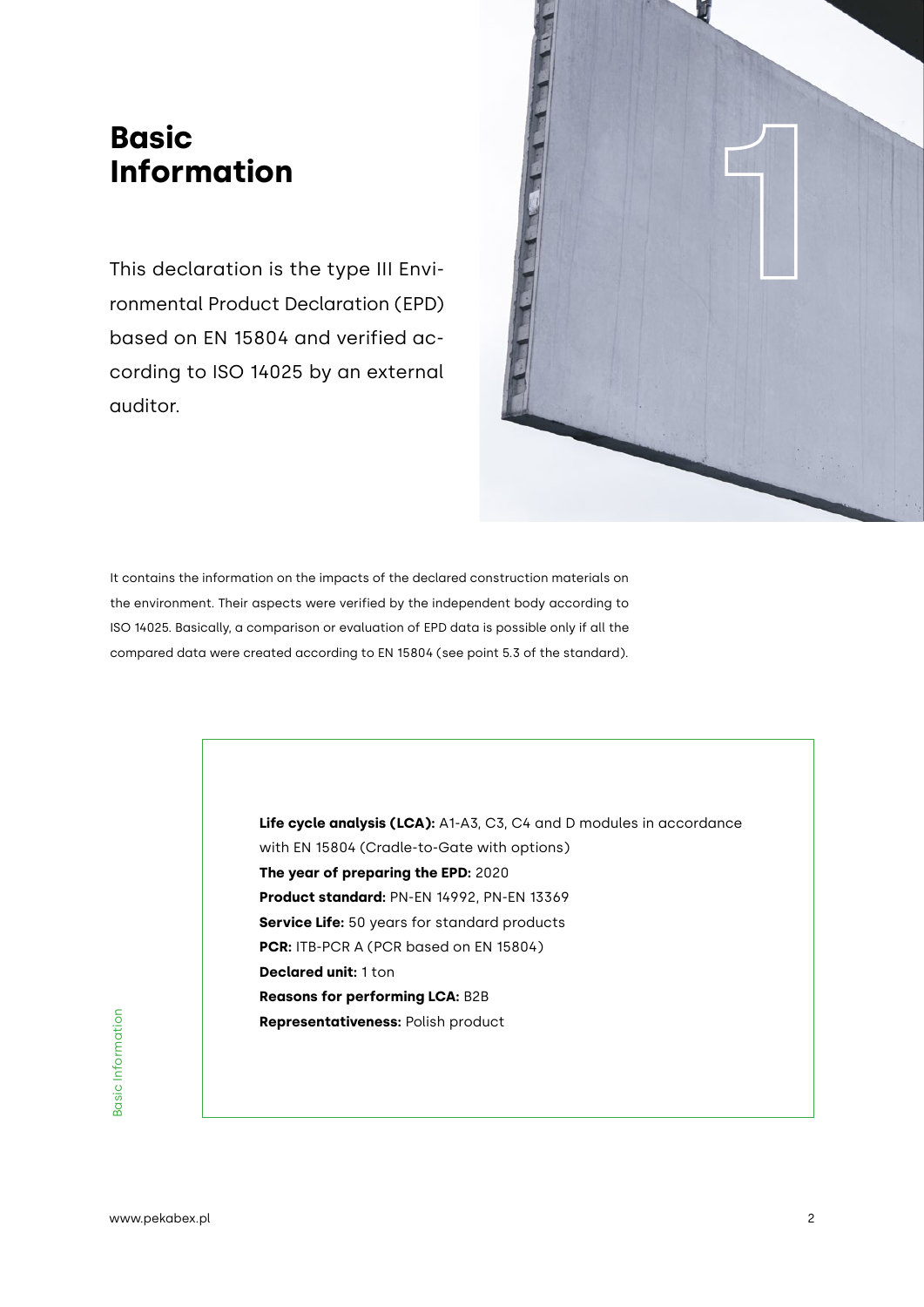# **Manufacturer**



Pekabex S.A. is a manufacturer of prefabricated

The company produces traditional reinforced elements, as well as modern prestressed elements used in enclosed structures (e.g. production and storage halls, offices, trade objects, railway stations, parking places), engineering objects (e.g. bridges, tunnels), and atypical designs. We offer wide range of standard products and realize special orders for individual designs. Pekabex S.A. possesses five production plants located in Poznań, Gdańsk, Bielsko-Biała, Mszczonów and Marktzeuln.

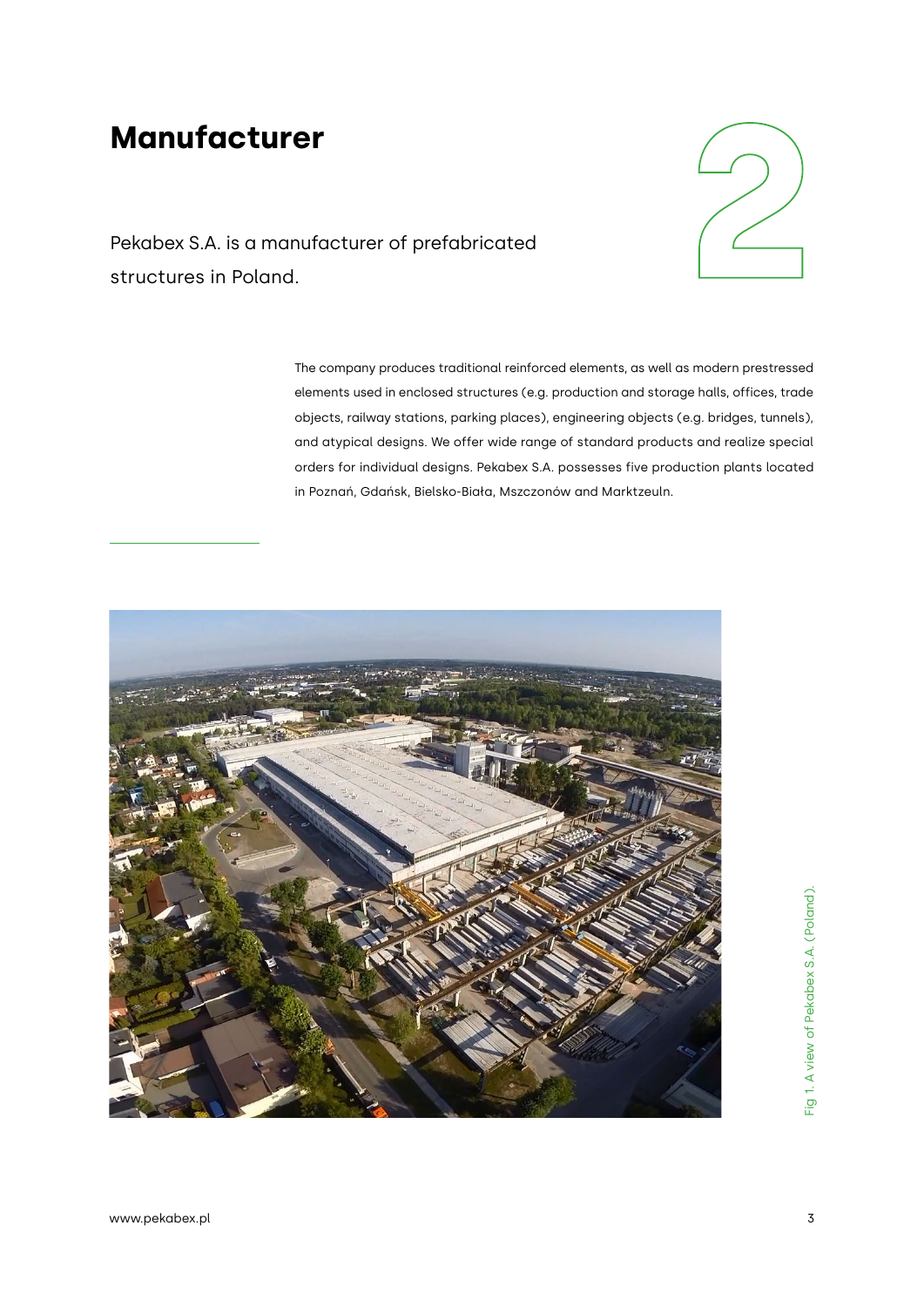# **Product description**







**Single-layered walls** consist only of carrying layer. The prefabricated elements may have holes for windows and doors practically in any dimensions and shapes. Depending on the element thickness and method of filling the joints the fire resistance is up to REI 240. Single walls are available in various sizes.





**Double-layered walls** consist of carrying and insulating layers. The prefabricated elements may have holes for windows and doors practically in any dimensions and shapes. Depending on the element thickness and method of filling the joints the fire resistance is up to REI 240. Isolated wall is a half sandwich wall element that consist of 2 layers – load bearing concrete layer and insulation layer. Walls are available in various sizes and different types of insulation.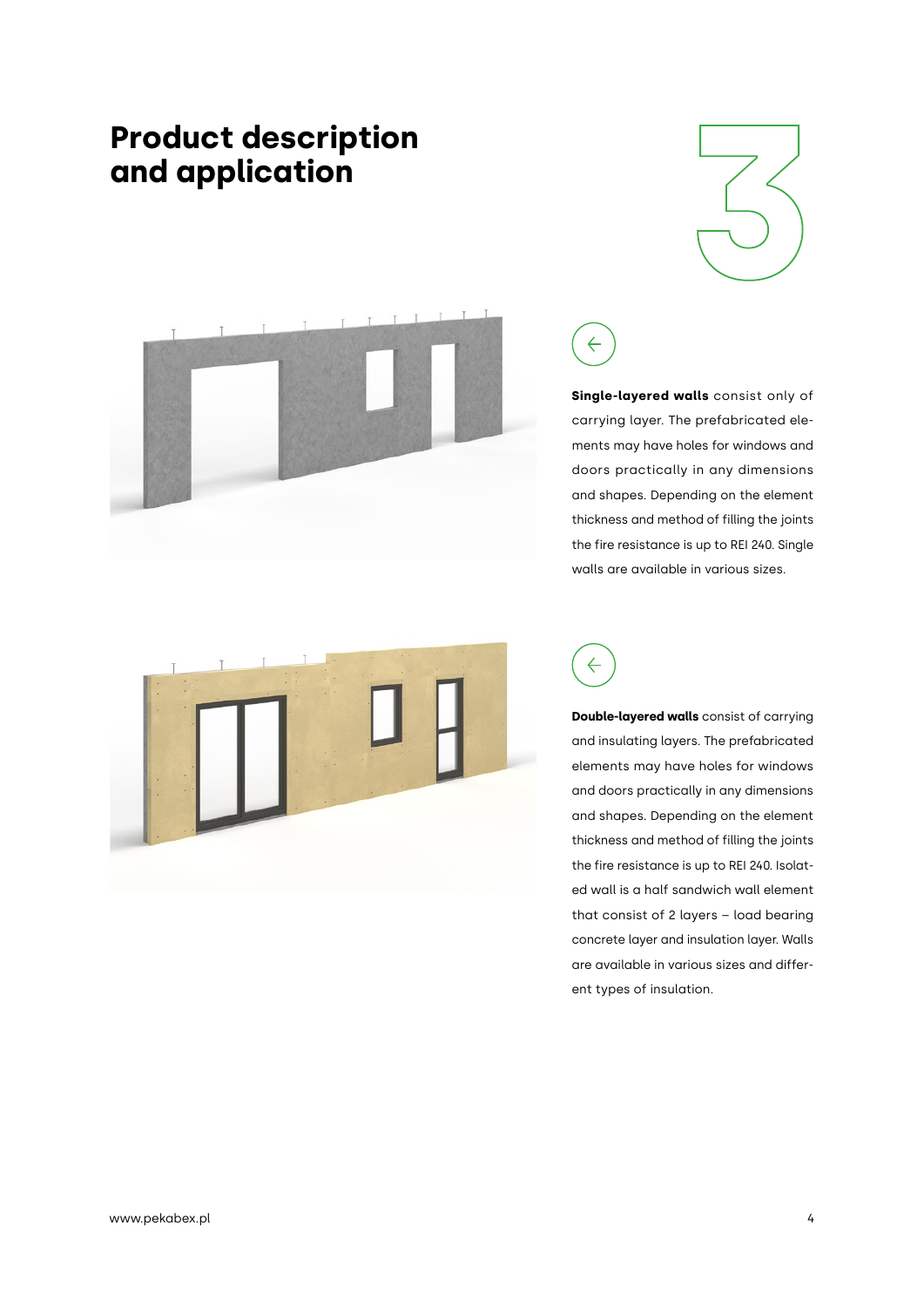







**Triple-layered walls** consist of carrying and insulating layers. The prefabricated elements may have holes for windows and doors practically in any dimensions and shapes. Depending on the element thickness and method of filling the joints the fire resistance is up to REI 240. Isolated wall is a half sandwich wall element that consist of 2 layers – load bearing concrete layer and insulation layer. Walls are available in various sizes and different types of insulation.

 $\leftarrow$ 

**Triple-layered walls with texture** consist of carrying, insulating, and facade layers. Additionally the facade layer is finished with mineral plasters, washed stone, or imprints of decorative stencils. The prefabricated elements may have holes for windows and doors practically in any dimensions and shapes.Depending on the element thickness and method of filling the joints the fire resistance is up to REI 240. Walls are available in various sizes and different types of insulation.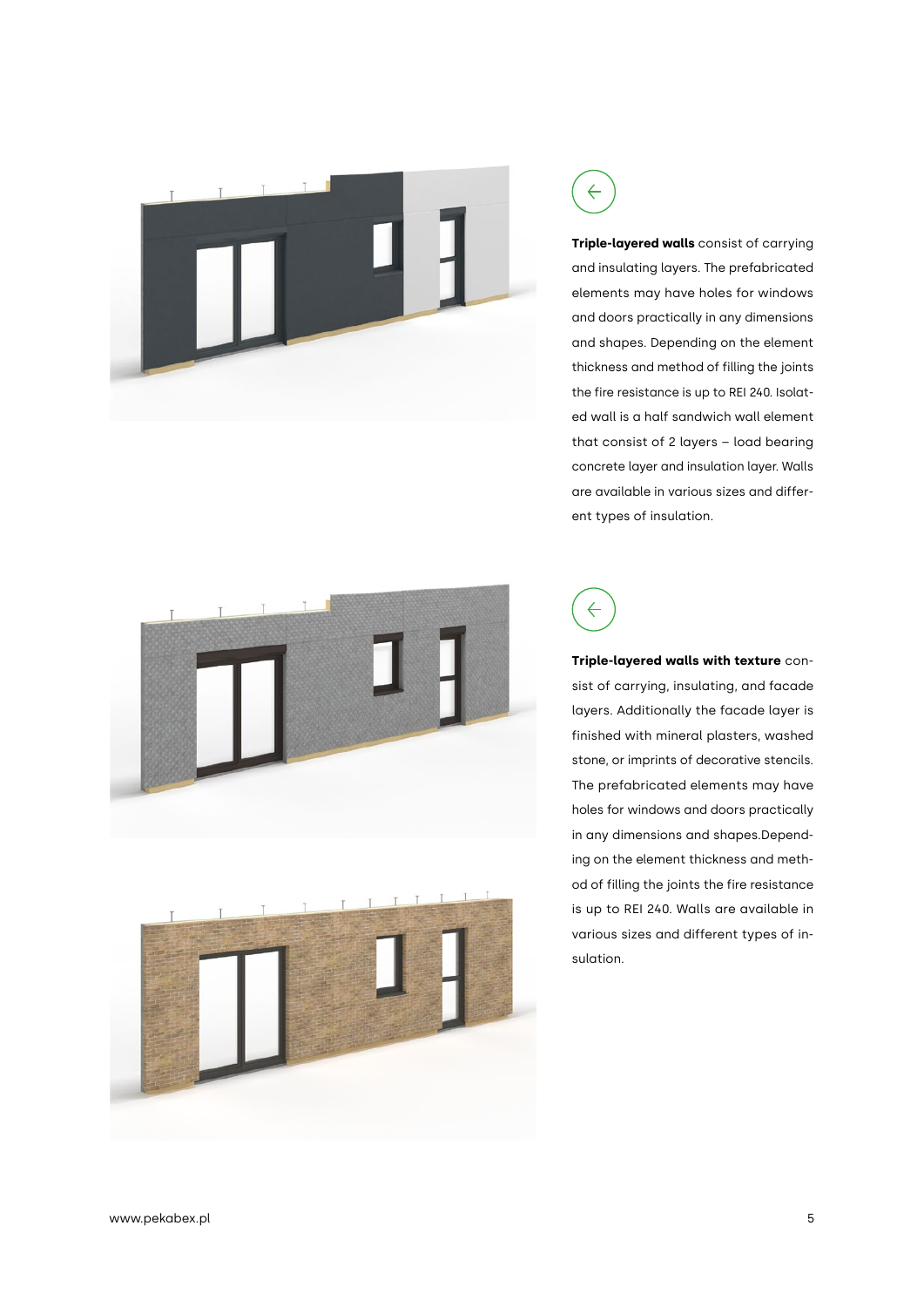# **411 Cycle Assessment (LCA)**<br> **4110cation**<br>
Allocation **– general rules applied**



#### **Allocation**

Allocation: The allocation rules used for this EPD are based on general ITB PCR A. Production of the prefabricated structures: single-, double- and triple-layered walls is a line process conduced in the manufacturing plan of Pekabex S.A. in Gdańsk (Poland). Allocation was done on product mass basis. All impacts from raw materials extraction and processing are allocated in module A1 of the LCA. Impacts of the manufacturing plants of Pekabex S.A. were inventoried and allocated to the prefabricated structures: single-, double- and triple-layered walls production based on the production volume. Water and energy consumption, associated emissions and generated wastes are allocated to module A3 of the LCA.

#### **System limits**

The life cycle analysis (LCA) of the declared products covers: product stage – modules A1-A3, end of life – modules C3, C4 and benefits and loads beyond the system boundary – module D (cradle-to-gate with options) in accordance with EN 15804+A1 and ITB PCR A. The details of systems limits are provided in product technical report. Energy and water consumption, emissions as well as information on generated wastes were inventoried and were included in the calculations. Packaging materials were nota taken into consideration. It can be assumed that the total sum of omitted processes does not exceed 5% of all impact categories. In accordance with EN 15804+A1, machines and facilities

(capital goods) required for the production as well as transportation of employees were not included in LCA.

#### **A1 and A2 Modules: Raw materials supply and transport**

Raw materials such as sand, gravel, cement, limestone, steel reinforcing components, additives and packaging materials come from both local and foreign suppliers. Means of transport include vehicles with loading capacity of <10t, 10 – 16t and >16t. For calculation purposes Polish and European fuel averages were applied.

#### **A3: Production**

All of the components for precast production are coming to Pekabex by wheels deliveries or by train. Material for production is stored in designated for it places. Each of them is described in detail, exactly what material is to be there (e.g. aggregate entanglements, cement silos or designated zones for steel types, grades or diameters). Reinforcement elements are made partially automatically and manually. Ready reinforcements are placed in previously individually prepared forms. Concrete is poured into the prepared forms. which must meet the requirements imposed on him. Concrete is produced in a professional and automatic concrete mixing plant. Ready elements are kept in the formwork until the minimum design parameters are achieved. After evacuation, each element is checked by the quality control department, and then taken to an external warehouse, and then directly to the customer for the construction site.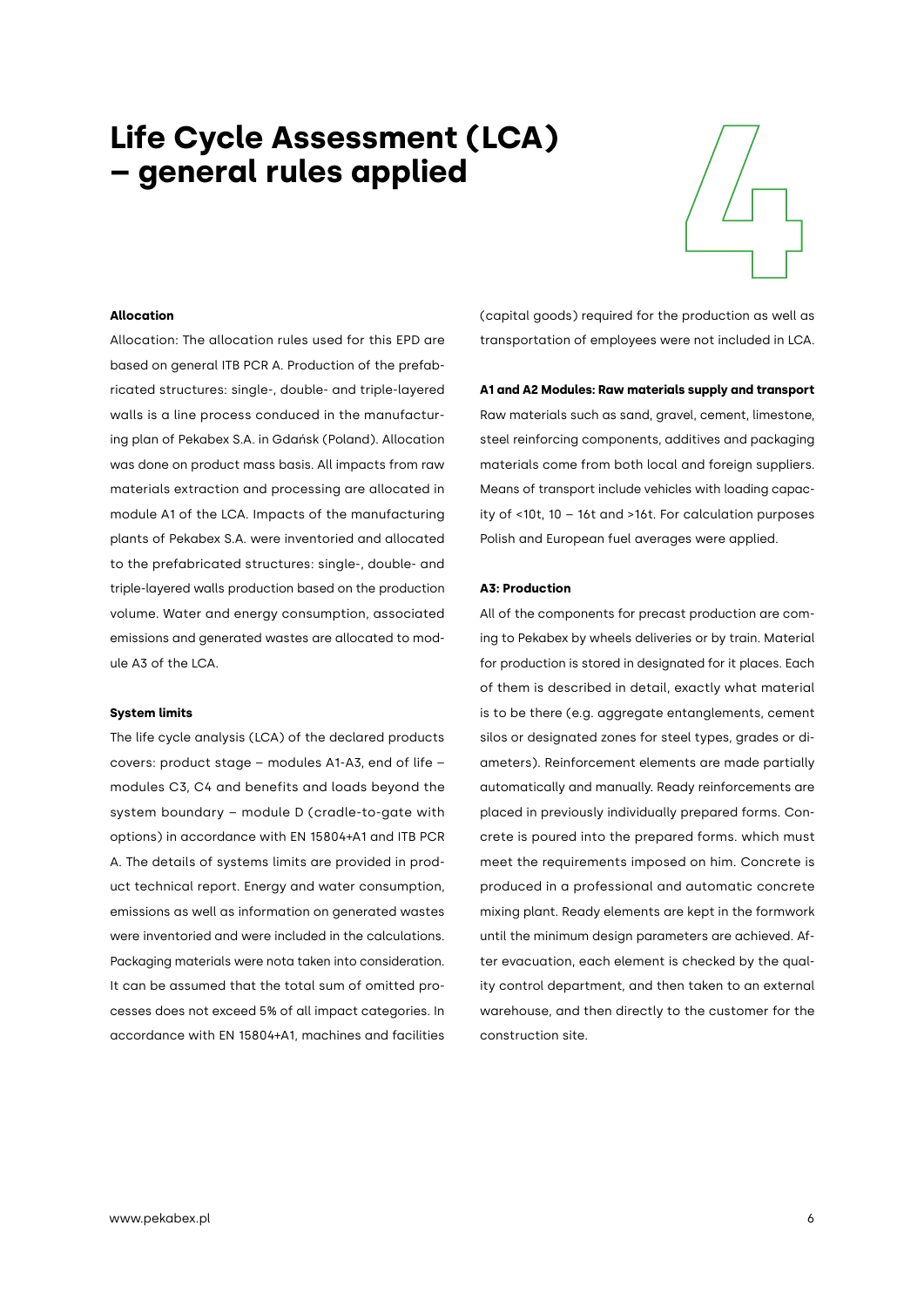

#### **Modules C3, C4 and D: End of life**

At the end-of-life the steel reinforced concrete products are deconstructed with the use of heavy machinery. Recovered materials undergo re-use, recycling and landfilling according to the Polish treatment practice of industrial wastes - Table 1. The remaining materials are classified as inert wastes in the European list of waste products and are forwarded to a landfill in the form of mixed construction and demolition wastes. Environmental impacts declared in module C4 are associated with exchanges to process-specific burdens (energy, land use) and infrastructure. Module D presents potential credits resulting from the use of crushed concrete wastes as aggregates for road foundation or ballast and the recycling of the steel reinforcement. Benefits and loads of steel scrap were calculated using a net scrap formulation proposed by World Steel Association where the net scrap is determined as a difference between the amount of steel recycled at end-of-life and the scrap input from previous product life cycle (assumed 70%). Impacts of materials that constitute less than 1.0% of the total system flows were not taken into consideration.

| Product         | <b>Material recover</b> | Re-use | <b>Recycling</b> | <b>Incineration</b> | Landfilling |
|-----------------|-------------------------|--------|------------------|---------------------|-------------|
| Concrete waste  | 98%                     | 95%    | 0%               | 0%                  | 5%          |
| Steel           | 98%                     | 0%     | 95%              | 0%                  | 5%          |
| Insulation foam | 98%                     | 0%     | 0%               | 100%                | 0%          |
| Mineral wool    | 98%                     | 0%     | 0%               | 0%                  | 100%        |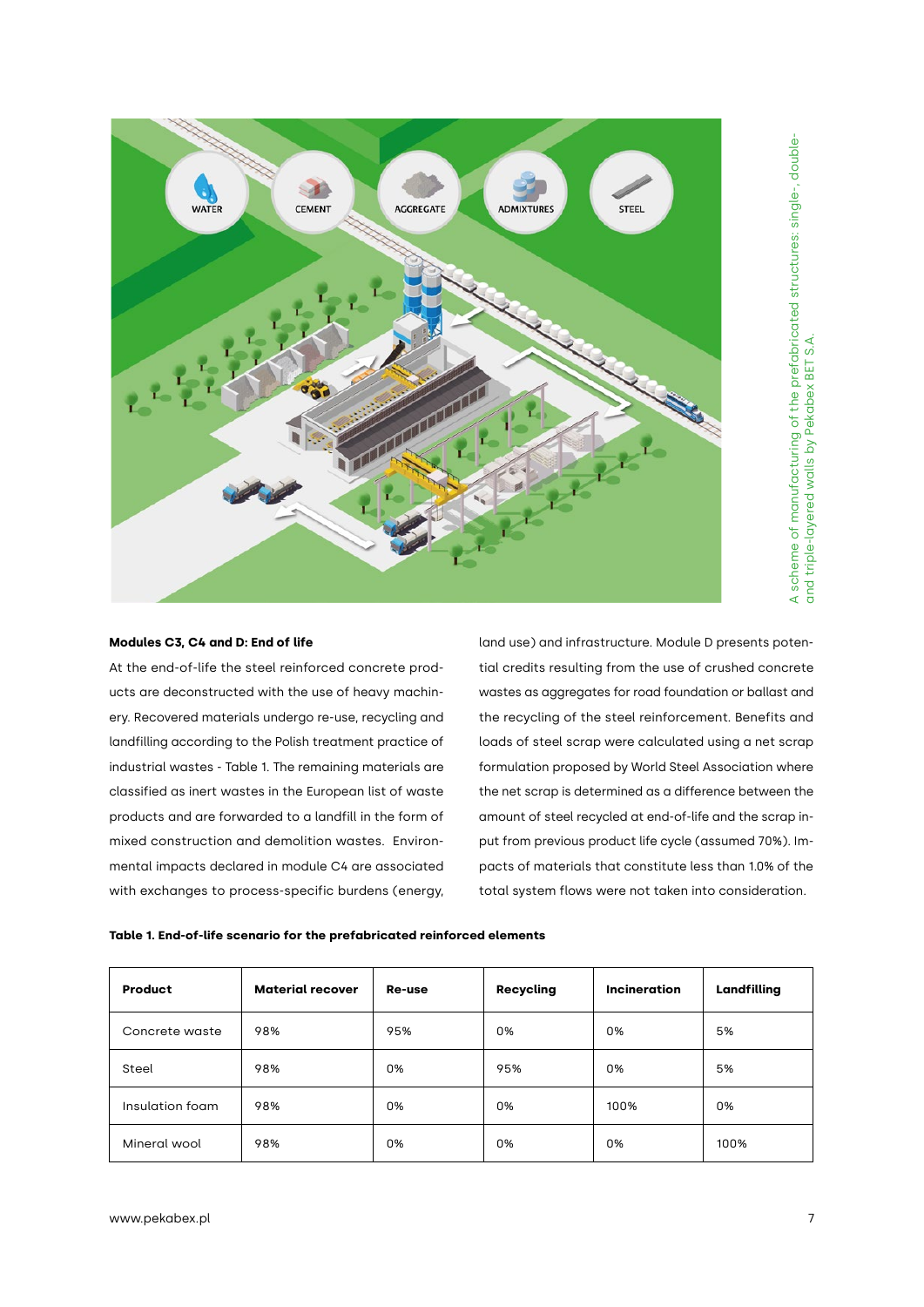#### **Data collection period**

The data for manufacture of the declared products refer to period between 01.01.2019 – 31.12.2019 (1 year). The life cycle assessments were prepared for Poland as reference area.

#### **Data quality**

The values determined to calculate the LCA originate from verified Pekabex S.A. inventory data.

#### **Assumptions and estimates**

The impacts of the representative of the prefabricated structures: single-, double- and triple-layered walls were aggregated using weighted average. Impacts were inventoried and calculated for all products of the prefabricated structures: single-, double- and triple-layered walls.

#### **Calculation rules**

LCA was done in accordance with ITB PCR A document.

#### **Databases**

The data for the processes come from the following databases: Ecoinvent v.3.7.1, specific EPDs, ITB-Database. Specific data quality analysis was a part of external ISO 14001 audit.

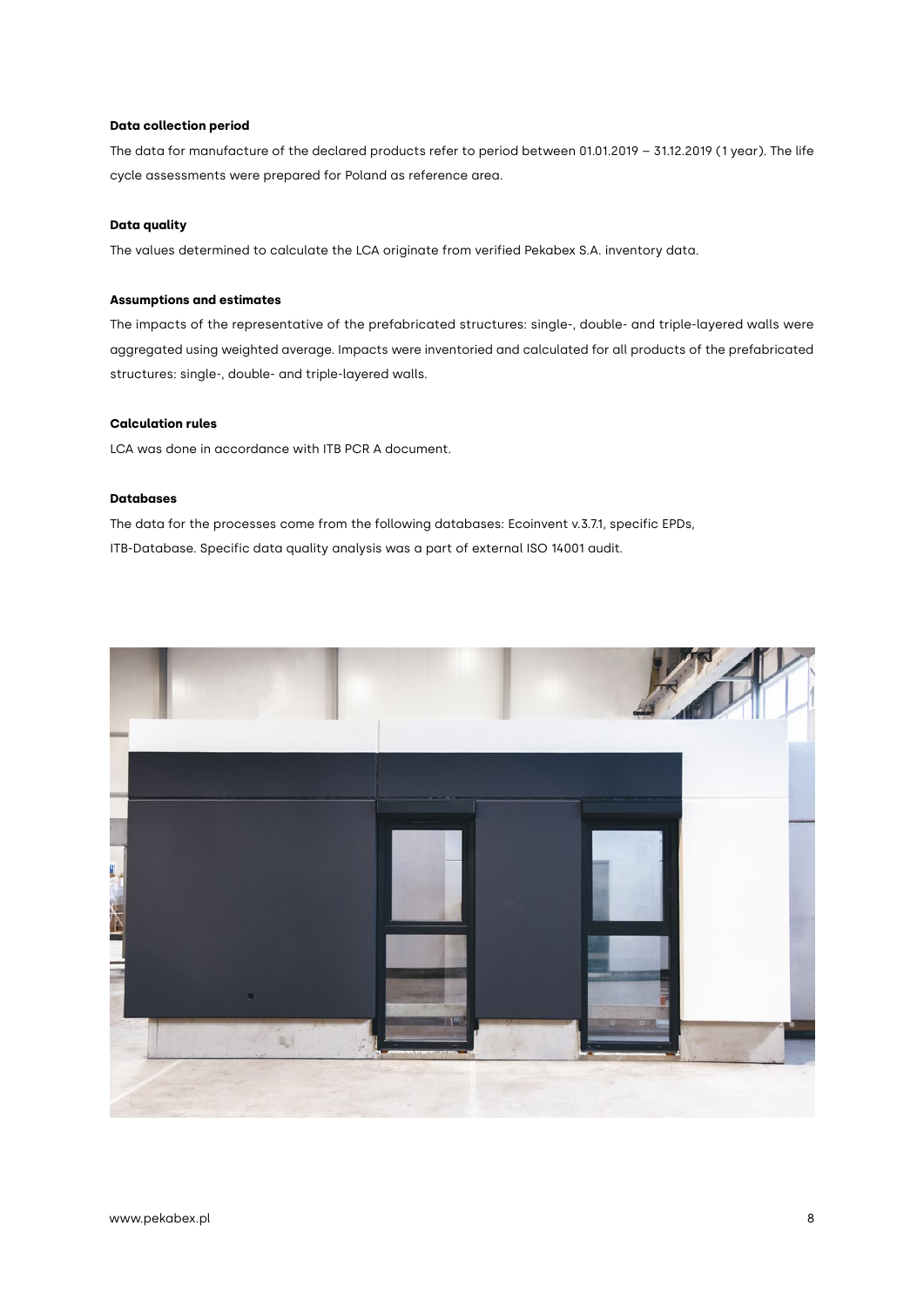# LIFE CYCLE ASSESSMENT<br>(LCA) – Results **LIFE CYCLE ASSESSMENT<br>
(LCA) – Results<br>
Declared unit**

Declared unit



The declaration refers to declared unit (DU) – 1 tonne of the single-, double- and triple-layered walls manufactured by Pekabex S.A.

#### **Table 2. System boundaries for the environmental characteristic the single-, double- and triple-layered walls.**

| <b>Product stage</b> |           |               | <b>Construction</b><br>process |                                   |            | <b>Use stage</b> |            |             |               |                        | <b>End of life</b>    |                              |                | <b>Benefits</b><br>and loads<br>beyond<br>the system<br>boundary |           |                                    |
|----------------------|-----------|---------------|--------------------------------|-----------------------------------|------------|------------------|------------|-------------|---------------|------------------------|-----------------------|------------------------------|----------------|------------------------------------------------------------------|-----------|------------------------------------|
| Raw material supply  | Transport | Manufacturing | Transport to construction site | Construction-installation process | Use        | Maintenance      | Repair     | Replacement | Refurbishment | Operational energy use | Operational water use | demolition<br>Deconstruction | Transport      | processing<br>Waste                                              | Disposal  | Reuse-recovery-recycling potential |
| A <sub>1</sub>       | A2        | A3            | A4                             | A <sub>5</sub>                    | <b>B1</b>  | <b>B2</b>        | <b>B3</b>  | <b>B4</b>   | <b>B5</b>     | <b>B6</b>              | <b>B7</b>             | C <sub>1</sub>               | C <sub>2</sub> | C <sub>3</sub>                                                   | C4        | D                                  |
| <b>MD</b>            | <b>MD</b> | <b>MD</b>     | <b>MNA</b>                     | <b>MNA</b>                        | <b>MNA</b> | <b>MNA</b>       | <b>MNA</b> | <b>MNA</b>  | <b>MNA</b>    | <b>MNA</b>             | <b>MNA</b>            | <b>MNA</b>                   | <b>MNA</b>     | <b>MD</b>                                                        | <b>MD</b> | <b>MD</b>                          |

**Environmental assessment information (MNA – Module not assessed, MD – Module Declared, INA – Indicator Not Assessed)**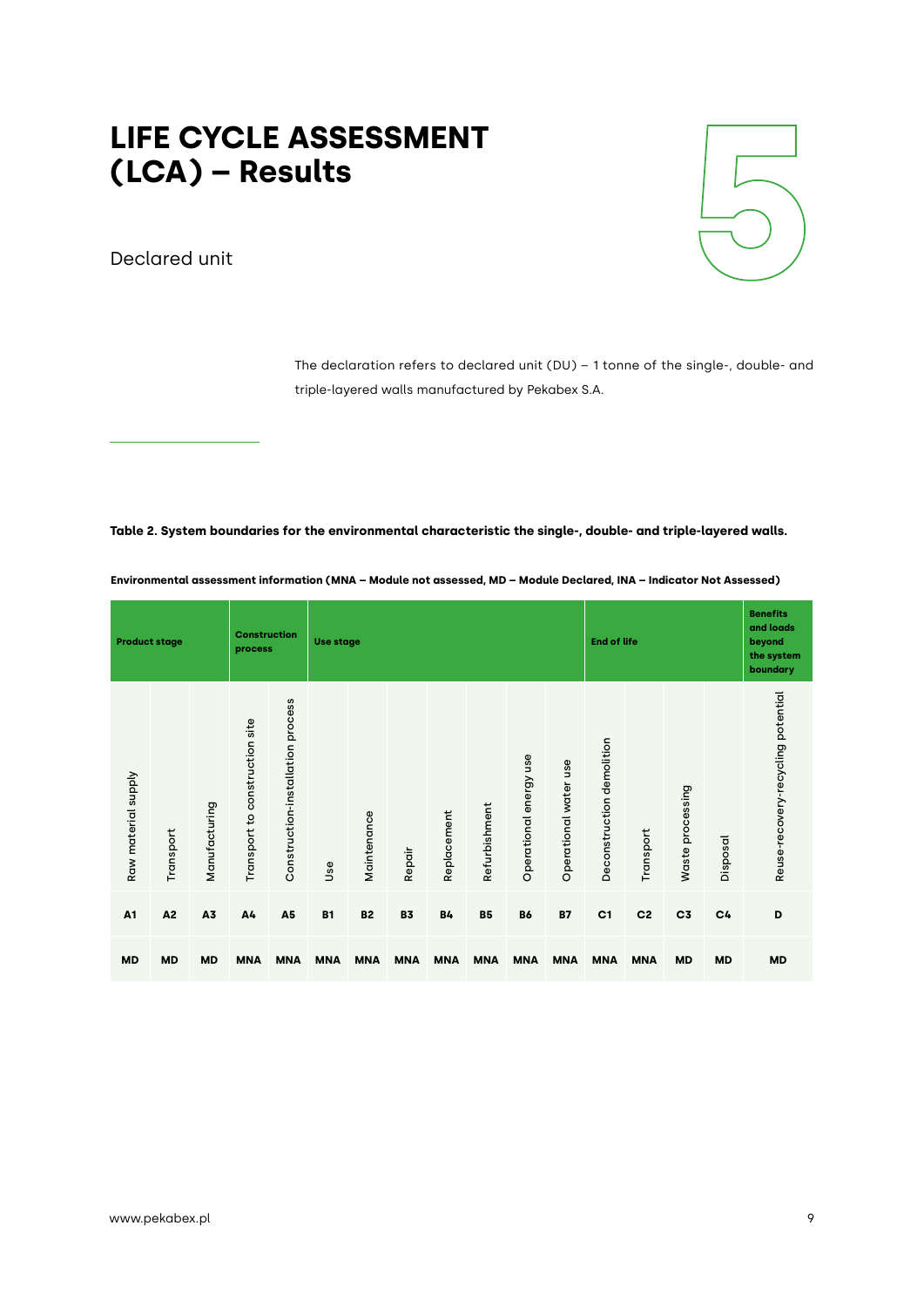## Prefabricated single-layered walls

#### **Environmental impacts: (DU) 1 tonne**

| <b>Indicator</b>                               | Unit                  | A <sub>1</sub> | A <sub>2</sub> | A3           | A1-A3        | C <sub>3</sub> | C <sub>4</sub> | Þ           |
|------------------------------------------------|-----------------------|----------------|----------------|--------------|--------------|----------------|----------------|-------------|
| Global warming potential                       | kg CO2 (100<br>years) | 1.59E+02       | $1.71E+00$     | 1.39E+01     | $1.75E + 02$ | $4.58E + 00$   | 1.36E-01       | $-4.43E+01$ |
| Ozone layer depletion                          | kg CFC11              | 6.17E-06       | $0.00E + 00$   | $0.00E + 00$ | 6.17E-06     | 7.33E-07       | 2.07E-08       | $-5.37E-06$ |
| Accidification                                 | kg SO <sub>2</sub>    | 4.26E-01       | 2,64E-02       | 1.55E-02     | 4,68E-01     | 3,33E-02       | 9.87E-04       | $-1,87E-01$ |
| Formation of tropossheric ozone                | kg ethylen<br>(POCP)  | 1.17E-01       | 1.92E-03       | 1.33E-07     | 1.19E-01     | 8.68E-04       | 4.19E-05       | $-1.75E-02$ |
| Eutrophication                                 | kg PO4                | 5.04E-02       | 4.66E-03       | 1.30E-03     | 5,63E-02     | 8.52E-03       | 2.28E-04       | $-4.28E-02$ |
| Depletion of abiotic resources                 | kg Sb equiv           | 3,60E-01       | $0.00E + 00$   | 5,16E-05     | 3,60E-01     | 1,32E-04       | $6.01E - 08$   | $-2,31E-04$ |
| Depletion of abiotic resources-fossil fuels MJ |                       | 7.37E+02       | $2.33E + 01$   | $1.34E + 02$ | 8.94E+02     | $6.30E + 01$   | 1.95E+00       | $-3.45E+02$ |

#### **Environmental aspects on resource use: (DU) 1 tonne**

| Indicator                                                                                                                    | Unit           | İA1          | A <sub>2</sub> | A3           | A1-A3        | lc3          | C <sub>4</sub> | D             |
|------------------------------------------------------------------------------------------------------------------------------|----------------|--------------|----------------|--------------|--------------|--------------|----------------|---------------|
| Use of renewable primary energy<br>excluding renewable primary energy<br>resources used as raw materials                     | <b>MJ</b>      | <b>INA</b>   | <b>INA</b>     | <b>INA</b>   | <b>INA</b>   | <b>INA</b>   | <b>INA</b>     | <b>INA</b>    |
| Use of renewable primary energy<br>resources used as raw materials                                                           | MJ             | <b>INA</b>   | <b>INA</b>     | <b>INA</b>   | <b>INA</b>   | <b>INA</b>   | <b>INA</b>     | <b>INA</b>    |
| Total use of renewable primary energy<br>resources (primary energy and primary<br>energy resources used as raw material)     | <b>MJ</b>      | $7.28E + 01$ | 6,82E-04       | $1.43E + 01$ | 8.70E+01     | $2,42E+00$   | 3.07E-02       | $-3.93E + 01$ |
| Use of non-renewable primary energy<br>excluding non-renewable primary energy<br>resources used as raw materials             | <b>MJ</b>      | <b>INA</b>   | <b>INA</b>     | <b>INA</b>   | <b>INA</b>   | <b>INA</b>   | <b>INA</b>     | <b>INA</b>    |
| Use of non-renewable primary energy<br>resources used as raw materials                                                       | MJ             | <b>INA</b>   | <b>INA</b>     | <b>INA</b>   | <b>INA</b>   | <b>INA</b>   | <b>INA</b>     | <b>INA</b>    |
| Total use of non renewable primary energy<br>resources (primary energy and primary<br>energy resources used as raw material) | <b>MJ</b>      | $1.07E + 03$ | $2.45E + 01$   | $1.41E + 02$ | $1.24E + 03$ | $6.54E + 01$ | 2.03E+00       | $-5.56E+02$   |
| Use of secondary material                                                                                                    | kg             | 3,00E+01     | $0,00E+00$     | $0,00E+00$   | 3,00E+01     | $0,00E+00$   | $0,00E+00$     | $0,00E+00$    |
| Use of renewable secondary fuels                                                                                             | MJ             | 1.09E+02     | $1.23E + 00$   | $0.00E + 00$ | 1.10E+02     | $0.00E + 00$ | $0.00E + 00$   | $0.00E + 00$  |
| Use of non-renewable secondary fuels                                                                                         | <b>MJ</b>      | 1,59E+02     | $0.00E + 00$   | $0.00E + 00$ | 1.59E+02     | $0.00E + 00$ | $0.00E + 00$   | $0.00E + 00$  |
| Use of net fresh water                                                                                                       | m <sub>3</sub> | <b>INA</b>   | <b>INA</b>     | <b>INA</b>   | <b>INA</b>   | <b>INA</b>   | <b>INA</b>     | <b>INA</b>    |

| Indicator                             | Unit | A1           | A <sub>2</sub> | A3           | A1-A3        | C <sub>3</sub> | C4           | D            |
|---------------------------------------|------|--------------|----------------|--------------|--------------|----------------|--------------|--------------|
| Hazardous waste disposed [kq]         | Mg   | 1.39E-02     | 5.81E-09       | 2.91E-03     | 1.68E-02     | 1.68E-04       | 4.64E-06     | $-1.66E-03$  |
| Non-hazardous waste disposed [kq]     | Mg   | $7.45E + 00$ | 2.60E-06       | $2.12E + 00$ | $9.57E + 00$ | 3.43E-01       | $4.87E + 01$ | $-5.37E+00$  |
| Radioactive waste disposed [kq]       | Mg   | 4.55E-03     | 1.50E-08       | $0.00E + 00$ | 4.55E-03     | 4.14E-04       | 1.30E-05     | $-1.54E-03$  |
| Components for re-use [kq]            | Mg   | 2.84E-05     | $0.00E + 00$   | $0.00E + 00$ | 2.84E-05     | $0.00E + 00$   | $0.00E + 00$ | $0.00E + 00$ |
| Materials for recycling [kg]          | Mg   | 1.90E-01     | $0.00E + 00$   | $6.82E + 00$ | 7.01E+00     | $0.00E + 00$   | $0.00E + 00$ | $0.00E + 00$ |
| Materials for energy recovery [kg]    | Mg   | $0.00E + 00$ | $0.00E + 00$   | $0.00E + 00$ | $0.00E + 00$ | $0.00E + 00$   | $0.00E + 00$ | $0.00E + 00$ |
| Exported energy MJ per energy carrier | Mq   | <b>INA</b>   | <b>INA</b>     | <b>INA</b>   | <b>INA</b>   | <b>INA</b>     | <b>INA</b>   | <b>INA</b>   |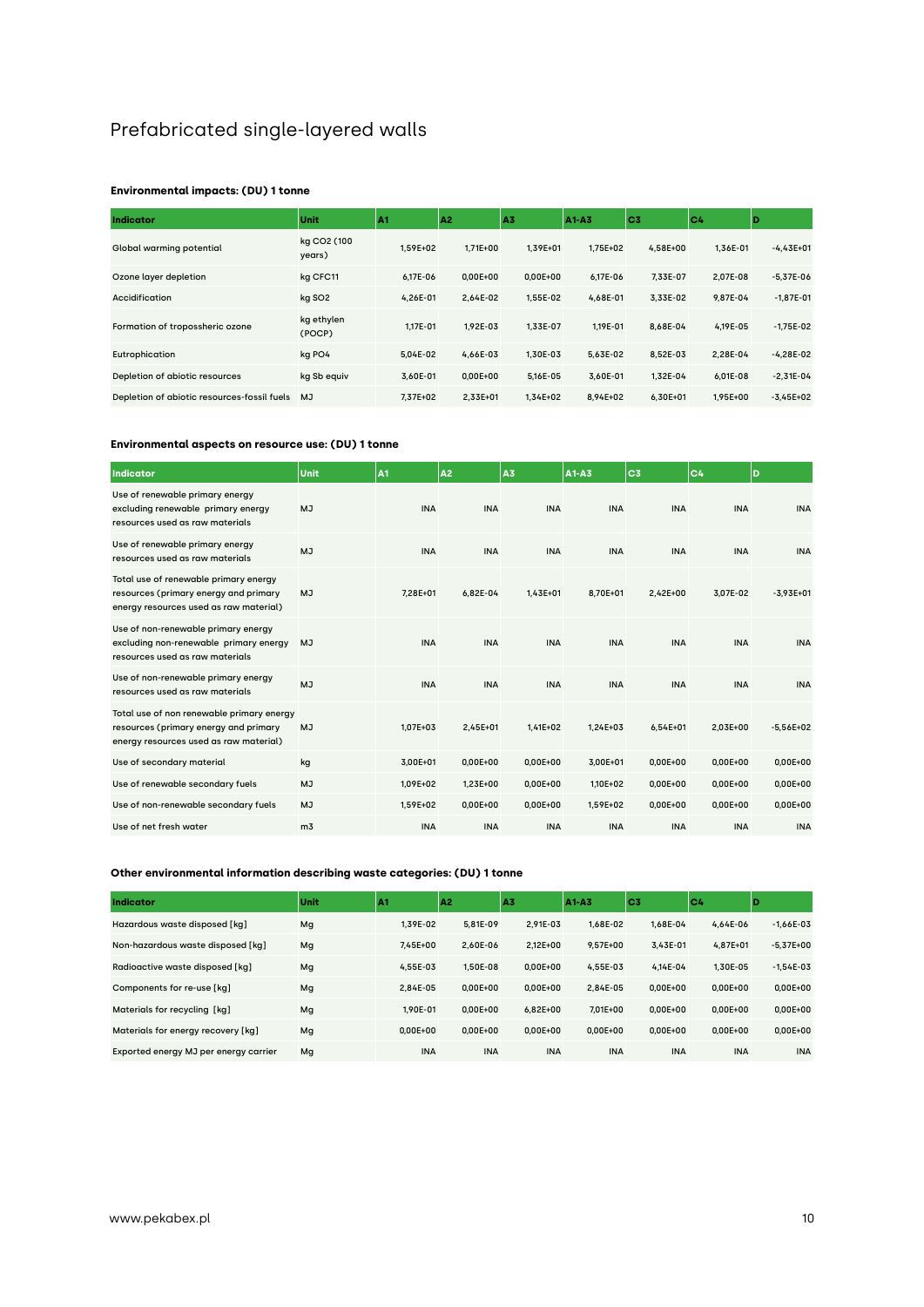### Prefabricated double-layered walls

#### **Environmental impacts: (DU) 1 tonne**

| Indicator                                   | Unit                  | A <sub>1</sub> | A <sub>2</sub> | A3           | A1-A3        | C <sub>3</sub> | C <sub>4</sub> | D             |
|---------------------------------------------|-----------------------|----------------|----------------|--------------|--------------|----------------|----------------|---------------|
| Global warming potential                    | kg CO2 (100<br>years) | $1.73E + 02$   | $2.54E + 00$   | 1.39E+01     | $1.90E + 02$ | $4.58E + 00$   | 1.36E-01       | $-4.43E+01$   |
| Ozone layer depletion                       | kg CFC11              | 8.06E-06       | $0.00E + 00$   | $0.00E + 00$ | 8.06E-06     | 7.33E-07       | 2.07E-08       | $-5.37E-06$   |
| <b>Accidification</b>                       | kg SO <sub>2</sub>    | 4.45E-01       | 3.88E-02       | 1.55E-02     | 4.99E-01     | 3.33E-02       | 9.87E-04       | $-1,87E-01$   |
| Formation of tropossheric ozone             | kg ethylen<br>(POCP)  | 1.29E-01       | 2.83E-03       | 1.33E-07     | 1.32E-01     | 8.68E-04       | 4.19E-05       | $-1.75E-02$   |
| Eutrophication                              | kg PO4                | 5.50E-02       | 6.85E-03       | 1.30E-03     | 6.32E-02     | 8.52E-03       | 2.28E-04       | $-8.57E-02$   |
| Depletion of abiotic resources              | kg Sb equiv           | 4.06E-01       | $0.00E + 00$   | 5.16E-05     | 4.06E-01     | 1.32E-04       | $6.01E - 08$   | $-2.31E-04$   |
| Depletion of abiotic resources-fossil fuels | <b>MJ</b>             | $9.43E + 02$   | $3.47E + 01$   | $1.34E + 02$ | 1.11E+03     | $6.30E + 01$   | 1.95E+00       | $-6.90E + 02$ |

#### **Environmental aspects on resource use: (DU) 1 tonne**

| <b>Indicator</b>                                                                                                             | Unit           | A <sub>1</sub> | A <sub>2</sub> | A3           | A1A3         | C <sub>3</sub> | C4           | D             |
|------------------------------------------------------------------------------------------------------------------------------|----------------|----------------|----------------|--------------|--------------|----------------|--------------|---------------|
| Use of renewable primary energy<br>excluding renewable primary energy<br>resources used as raw materials                     | <b>MJ</b>      | <b>INA</b>     | <b>INA</b>     | <b>INA</b>   | <b>INA</b>   | <b>INA</b>     | <b>INA</b>   | <b>INA</b>    |
| Use of renewable primary energy<br>resources used as raw materials                                                           | MJ             | <b>INA</b>     | <b>INA</b>     | <b>INA</b>   | <b>INA</b>   | <b>INA</b>     | <b>INA</b>   | <b>INA</b>    |
| Total use of renewable primary energy<br>resources (primary energy and primary<br>energy resources used as raw material)     | <b>MJ</b>      | 8.69E+01       | 1.21E-02       | $1.43E + 01$ | $1.01E + 02$ | 2,42E+00       | 3.07E-02     | $-3.93E + 01$ |
| Use of non-renewable primary energy<br>excluding non-renewable primary energy<br>resources used as raw materials             | <b>MJ</b>      | <b>INA</b>     | <b>INA</b>     | <b>INA</b>   | <b>INA</b>   | <b>INA</b>     | <b>INA</b>   | <b>INA</b>    |
| Use of non-renewable primary energy<br>resources used as raw materials                                                       | MJ             | <b>INA</b>     | <b>INA</b>     | <b>INA</b>   | <b>INA</b>   | <b>INA</b>     | <b>INA</b>   | <b>INA</b>    |
| Total use of non renewable primary energy<br>resources (primary energy and primary<br>energy resources used as raw material) | <b>MJ</b>      | 1.30E+03       | $3.64E + 01$   | $1.41E + 02$ | $1.48E + 03$ | $6.54E + 01$   | 2.03E+00     | $-5.56E+02$   |
| Use of secondary material                                                                                                    | kg             | 3,08E+01       | $0,00E+00$     | $0,00E+00$   | 3,08E+01     | $0,00E+00$     | $0,00E+00$   | 0,00E+00      |
| Use of renewable secondary fuels                                                                                             | MJ             | $1.18E + 02$   | $1.82E + 00$   | $0.00E + 00$ | $1.19E + 02$ | $0.00E + 00$   | $0.00E + 00$ | $0.00E + 00$  |
| Use of non-renewable secondary fuels                                                                                         | <b>MJ</b>      | $1.71E + 02$   | $0.00E + 00$   | $0.00E + 00$ | $1.71E + 02$ | $0.00E + 00$   | $0.00E + 00$ | $0.00E + 00$  |
| Use of net fresh water                                                                                                       | m <sub>3</sub> | <b>INA</b>     | <b>INA</b>     | <b>INA</b>   | <b>INA</b>   | <b>INA</b>     | <b>INA</b>   | <b>INA</b>    |

| Indicator                             | Unit | A1           | A <sub>2</sub> | A3           | A1-A3        | C <sub>3</sub> | C <sub>4</sub> | D            |
|---------------------------------------|------|--------------|----------------|--------------|--------------|----------------|----------------|--------------|
| Hazardous waste disposed [kq]         | Mg   | 1.87E-02     | 2.98E-08       | 2.91E-03     | 2.16E-02     | 1.68E-04       | 4.64E-06       | $-1.66E-03$  |
| Non-hazardous waste disposed [kq]     | Mg   | $7.44E + 00$ | 1.33E-05       | $2.12E + 00$ | $9.57E + 00$ | 3.43E-01       | $4.87E + 01$   | $-4.29E+00$  |
| Radioactive waste disposed [kq]       | Mg   | 4.72E-03     | 7.69E-08       | $0.00E + 00$ | 4.72E-03     | 4.14E-04       | 1.30E-05       | $-1.54E-03$  |
| Components for re-use [kq]            | Mg   | 2.84E-05     | $0.00E + 00$   | $0.00E + 00$ | 2.84E-05     | $0.00E + 00$   | $0.00E + 00$   | $0.00E + 00$ |
| Materials for recycling [kg]          | Mg   | $1.08E + 00$ | $0.00E + 00$   | $6.82E + 00$ | 7.90E+00     | $0.00E + 00$   | $0.00E + 00$   | $0.00E + 00$ |
| Materials for energy recovery [kg]    | Mg   | $0.00E + 00$ | $0.00E + 00$   | $0.00E + 00$ | $0.00E + 00$ | $0.00E + 00$   | $0.00E + 00$   | $0.00E + 00$ |
| Exported energy MJ per energy carrier | Mg   | <b>INA</b>   | <b>INA</b>     | <b>INA</b>   | <b>INA</b>   | <b>INA</b>     | <b>INA</b>     | <b>INA</b>   |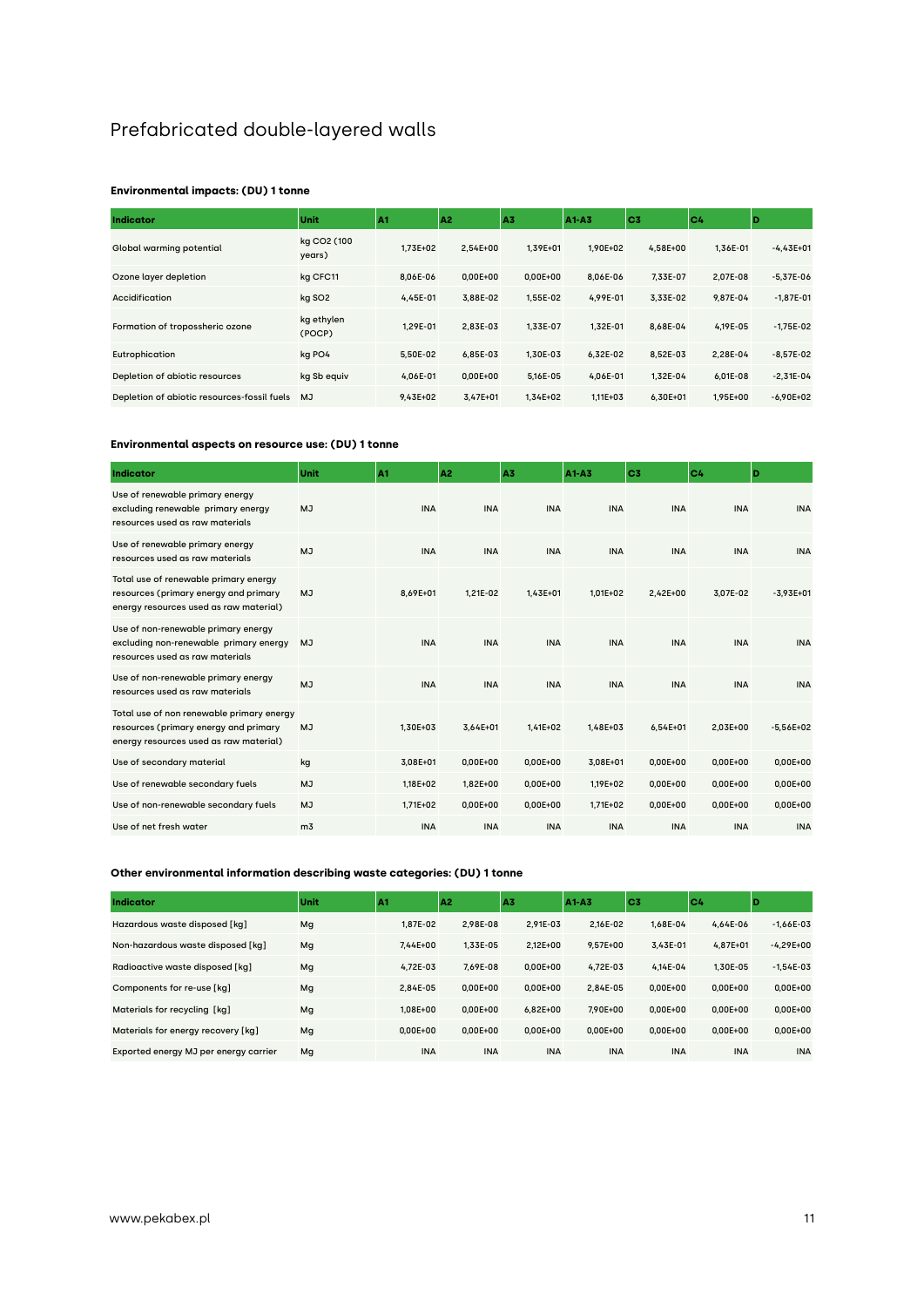## Prefabricated triple-layered walls

#### **Environmental impacts: (DU) 1 tonne**

| Indicator                                   | Unit                  | A <sub>1</sub> | A <sub>2</sub> | A3           | A1-A3        | C <sub>3</sub> | C <sub>4</sub> | D             |
|---------------------------------------------|-----------------------|----------------|----------------|--------------|--------------|----------------|----------------|---------------|
| Global warming potential                    | kg CO2 (100<br>years) | $1.68E + 02$   | $2.54E + 00$   | 8.09E+00     | $1.79E + 02$ | $4.68E + 00$   | 1.36E-01       | $-4.95E+01$   |
| Ozone layer depletion                       | kg CFC11              | 6.40E-06       | $0.00E + 00$   | $0.00E + 00$ | 6.40E-06     | 7.42E-07       | 2.10E-08       | $-4.23E-06$   |
| Accidification                              | kg SO <sub>2</sub>    | $4.71E - 01$   | 3.97E-02       | $9.01E - 03$ | 5.20E-01     | 3.39E-02       | 9.91E-04       | $-2,05E-01$   |
| Formation of tropossheric ozone             | kg ethylen<br>(POCP)  | 1.29E-01       | 2.90E-03       | 7.70E-08     | 1.32E-01     | 9.08E-04       | 4.25E-05       | $-1.98E-02$   |
| Eutrophication                              | kg PO4                | 5.25E-02       | 7.01E-03       | 7.55E-04     | 6.03E-02     | 8.80E-03       | 2.29E-04       | $-4.76E-02$   |
| Depletion of abiotic resources              | kg Sb equiv           | 3.62E-01       | $0.00E + 00$   | 3.00E-05     | 3,62E-01     | 1.54E-04       | 6.11E-08       | $-2.50E-04$   |
| Depletion of abiotic resources-fossil fuels | <b>MJ</b>             | 8.49E+02       | $3.47E + 01$   | 7.78E+01     | $9.62E + 02$ | $6.45E + 01$   | $1.97E + 00$   | $-7.68E + 02$ |

#### **Environmental aspects on resource use: (DU) 1 tonne**

| <b>Indicator</b>                                                                                                             | Unit           | A <sub>1</sub> | A <sub>2</sub> | A3           | A1A3       | C <sub>3</sub> | C4           | D            |
|------------------------------------------------------------------------------------------------------------------------------|----------------|----------------|----------------|--------------|------------|----------------|--------------|--------------|
| Use of renewable primary energy<br>excluding renewable primary energy<br>resources used as raw materials                     | <b>MJ</b>      | <b>INA</b>     | <b>INA</b>     | <b>INA</b>   | <b>INA</b> | <b>INA</b>     | <b>INA</b>   | <b>INA</b>   |
| Use of renewable primary energy<br>resources used as raw materials                                                           | MJ             | <b>INA</b>     | <b>INA</b>     | <b>INA</b>   | <b>INA</b> | <b>INA</b>     | <b>INA</b>   | <b>INA</b>   |
| Total use of renewable primary energy<br>resources (primary energy and primary<br>energy resources used as raw material)     | <b>MJ</b>      | $8.04E + 01$   | 2.94E-02       | 8.27E+00     | 8.87E+01   | $2.71E+00$     | 3.13E-02     | $-4.25E+01$  |
| Use of non-renewable primary energy<br>excluding non-renewable primary energy<br>resources used as raw materials             | <b>MJ</b>      | <b>INA</b>     | <b>INA</b>     | <b>INA</b>   | <b>INA</b> | <b>INA</b>     | <b>INA</b>   | <b>INA</b>   |
| Use of non-renewable primary energy<br>resources used as raw materials                                                       | MJ             | <b>INA</b>     | <b>INA</b>     | <b>INA</b>   | <b>INA</b> | <b>INA</b>     | <b>INA</b>   | <b>INA</b>   |
| Total use of non renewable primary energy<br>resources (primary energy and primary<br>energy resources used as raw material) | <b>MJ</b>      | $1.25E + 03$   | $3.64E + 01$   | 8.17E+01     | 1.36E+03   | $6.67E + 01$   | 2.06E+00     | $-6.18E+02$  |
| Use of secondary material                                                                                                    | kg             | 3,36E+01       | $0,00E+00$     | $0,00E+00$   | 3,36E+01   | $0,00E+00$     | $0,00E+00$   | 0,00E+00     |
| Use of renewable secondary fuels                                                                                             | MJ             | 1.09E+02       | $1.82E + 00$   | $0.00E + 00$ | $1.11E+02$ | $0.00E + 00$   | $0.00E + 00$ | $0.00E + 00$ |
| Use of non-renewable secondary fuels                                                                                         | <b>MJ</b>      | 1,59E+02       | $0.00E + 00$   | $0.00E + 00$ | 1.59E+02   | $0.00E + 00$   | $0.00E + 00$ | $0.00E + 00$ |
| Use of net fresh water                                                                                                       | m <sub>3</sub> | <b>INA</b>     | <b>INA</b>     | <b>INA</b>   | <b>INA</b> | <b>INA</b>     | <b>INA</b>   | <b>INA</b>   |

| Indicator                             | Unit | A1           | A <sub>2</sub> | A3           | A1-A3        | C <sub>3</sub> | C <sub>4</sub> | D            |
|---------------------------------------|------|--------------|----------------|--------------|--------------|----------------|----------------|--------------|
| Hazardous waste disposed [kq]         | Mg   | 1.72E-02     | 3.55E-08       | 1.69E-03     | 1.89E-02     | 1.72E-04       | 4.64E-06       | $-1.83E-03$  |
| Non-hazardous waste disposed [kq]     | Mg   | 7.39E+00     | 1.58E-05       | 1.23E+00     | $8.62E + 00$ | 3.90E-01       | $4.85E + 01$   | $-4.73E+00$  |
| Radioactive waste disposed [kq]       | Mg   | 7.08E-03     | $9.15E - 08$   | $0.00E + 00$ | 7.08E-03     | 4.19E-04       | $1.31E-05$     | $-1.62E-03$  |
| Components for re-use [kq]            | Mg   | 3.32E-05     | $0.00E + 00$   | $0.00E + 00$ | 3.32E-05     | $0.00E + 00$   | $0.00E + 00$   | $0.00E + 00$ |
| Materials for recycling [kg]          | Mg   | 3.11E-01     | $0.00E + 00$   | 3.96E+00     | $4.27E + 00$ | $0.00E + 00$   | $0.00E + 00$   | $0.00E + 00$ |
| Materials for energy recovery [kg]    | Mg   | $0.00E + 00$ | $0.00E + 00$   | $0.00E + 00$ | $0.00E + 00$ | $0.00E + 00$   | $0.00E + 00$   | $0.00E + 00$ |
| Exported energy MJ per energy carrier | Mg   | <b>INA</b>   | <b>INA</b>     | <b>INA</b>   | <b>INA</b>   | <b>INA</b>     | <b>INA</b>     | <b>INA</b>   |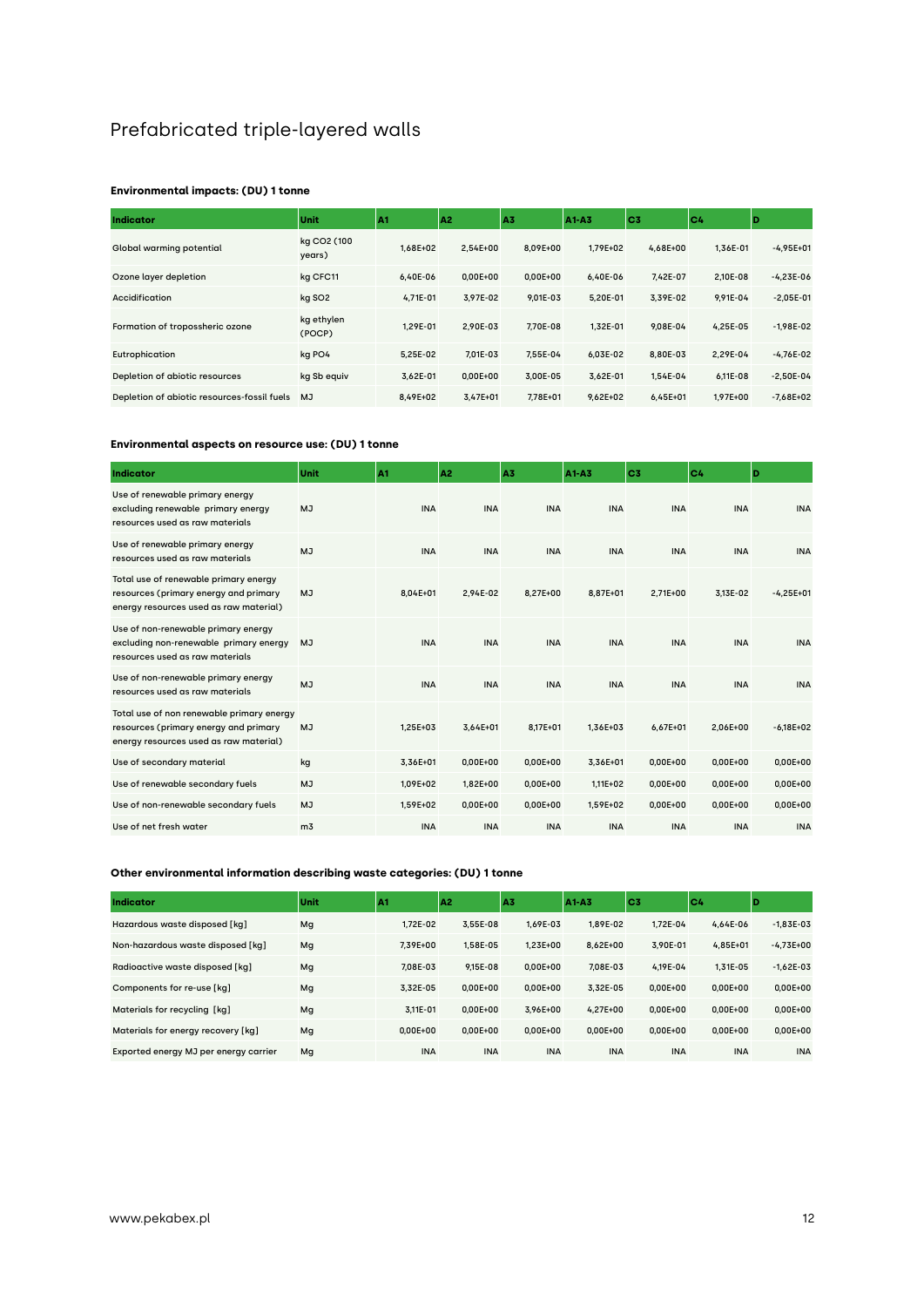### Prefabricated brick wall

#### **Environmental impacts: (DU) 1 tonne**

| Indicator                                   | Unit                  | A1           | A <sub>2</sub> | A3           | A1-A3        | C <sub>3</sub> | C <sub>4</sub> | D             |
|---------------------------------------------|-----------------------|--------------|----------------|--------------|--------------|----------------|----------------|---------------|
| Global warming potential                    | kg CO2 (100<br>years) | $1.92E + 02$ | 1.88E+00       | $1.38E + 01$ | $2.08E + 02$ | 4.65E+00       | 1.36E-01       | $-4.82E+01$   |
| Ozone layer depletion                       | kg CFC11              | 1.09E-05     | $0.00E + 00$   | $0.00E + 00$ | 1.09E-05     | 7.40E-07       | 2.09E-08       | $-5,88E-06$   |
| Accidification                              | kg SO <sub>2</sub>    | $6.01E - 01$ | 3.40E-02       | 1.53E-02     | 6.50E-01     | 3.38E-02       | 9.90E-04       | $-2,01E-01$   |
| Formation of tropossheric ozone             | kg ethylen<br>(POCP)  | 9.57E-02     | 2.48E-03       | 1.31E-07     | 9.82E-02     | 8.98E-04       | 4.23E-05       | $-1.93E-02$   |
| Eutrophication                              | kg PO4                | 1.33E-01     | 6.00E-03       | 1.29E-03     | 1.40E-01     | 8.74E-03       | 2.29E-04       | $-9.29E - 02$ |
| Depletion of abiotic resources              | kg Sb equiv           | 2.16E-01     | $0.00E + 00$   | 5.10E-05     | 2.16E-01     | 1.49E-04       | 6.09E-08       | $-2.46E-04$   |
| Depletion of abiotic resources-fossil fuels | <b>MJ</b>             | $1.47E + 03$ | $2.56E + 01$   | $1.32E + 02$ | $1.63E + 03$ | $6.41E + 01$   | 1.97E+00       | $-7.50E + 02$ |

#### **Environmental aspects on resource use: (DU) 1 tonne**

| Indicator                                                                                                                    | Unit           | A1           | A <sup>2</sup> | A3           | $A1 - A3$    | C <sub>3</sub> | C4           | D           |
|------------------------------------------------------------------------------------------------------------------------------|----------------|--------------|----------------|--------------|--------------|----------------|--------------|-------------|
| Use of renewable primary energy<br>excluding renewable primary energy<br>resources used as raw materials                     | MJ             | <b>INA</b>   | <b>INA</b>     | <b>INA</b>   | <b>INA</b>   | <b>INA</b>     | <b>INA</b>   | <b>INA</b>  |
| Use of renewable primary energy<br>resources used as raw materials                                                           | MJ             | <b>INA</b>   | <b>INA</b>     | <b>INA</b>   | <b>INA</b>   | <b>INA</b>     | <b>INA</b>   | <b>INA</b>  |
| Total use of renewable primary energy<br>resources (primary energy and primary<br>energy resources used as raw material)     | <b>MJ</b>      | 1.56E+02     | 4.88E-02       | $1.41E + 01$ | 1.70E+02     | $2.64E + 00$   | 3.11E-02     | $-8.34E+01$ |
| Use of non-renewable primary energy<br>excluding non-renewable primary energy<br>resources used as raw materials             | <b>MJ</b>      | <b>INA</b>   | <b>INA</b>     | <b>INA</b>   | <b>INA</b>   | <b>INA</b>     | <b>INA</b>   | <b>INA</b>  |
| Use of non-renewable primary energy<br>resources used as raw materials                                                       | <b>MJ</b>      | <b>INA</b>   | <b>INA</b>     | <b>INA</b>   | <b>INA</b>   | <b>INA</b>     | <b>INA</b>   | <b>INA</b>  |
| Total use of non renewable primary energy<br>resources (primary energy and primary<br>energy resources used as raw material) | <b>MJ</b>      | 1,55E+03     | $2.69E + 01$   | 1.39E+02     | $1.71E + 03$ | $6.64E + 01$   | 2.06E+00     | $-6,03E+02$ |
| Use of secondary material                                                                                                    | kg             | $1.73E + 01$ | $0.00E + 00$   | $0.00E + 00$ | $1.73E + 01$ | $0.00E + 00$   | $0.00E + 00$ | 0,00E+00    |
| Use of renewable secondary fuels                                                                                             | <b>MJ</b>      | 6,55E+01     | 1,34E+00       | $0,00E+00$   | $6,68E + 01$ | $0,00E+00$     | $0,00E+00$   | $0,00E+00$  |
| Use of non-renewable secondary fuels                                                                                         | <b>MJ</b>      | 9,52E+01     | $0,00E+00$     | $0,00E+00$   | $9,52E+01$   | $0,00E+00$     | $0,00E+00$   | $0,00E+00$  |
| Use of net fresh water                                                                                                       | m <sub>3</sub> | <b>INA</b>   | <b>INA</b>     | <b>INA</b>   | <b>INA</b>   | <b>INA</b>     | <b>INA</b>   | <b>INA</b>  |

| Indicator                             | Unit | A1           | A <sup>2</sup> | lA3          | A1-A3        | IC <sub>3</sub> | C <sub>4</sub> | Ð             |
|---------------------------------------|------|--------------|----------------|--------------|--------------|-----------------|----------------|---------------|
| Hazardous waste disposed [kq]         | Mg   | $9.47E + 00$ | 5.12E-08       | 2.88E-03     | $9.47E + 00$ | $1.71E - 04$    | 4.64E-06       | $-1.79E-03$   |
| Non-hazardous waste disposed [kq]     | Mg   | $2.18E + 01$ | 2.29E-05       | $2.10E + 00$ | 2.39E+01     | 3.79E-01        | $4.86E + 01$   | $-1.16E + 01$ |
| Radioactive waste disposed [kq]       | Mg   | 4.43E-03     | 1.32E-07       | $0.00E + 00$ | 4.43E-03     | 4.18E-04        | 1.31E-05       | $-1.60E-03$   |
| Components for re-use [kq]            | Mg   | $0.00E + 00$ | $0.00E + 00$   | $0.00E + 00$ | $0.00E + 00$ | $0.00E + 00$    | $0.00E + 00$   | $0.00E + 00$  |
| Materials for recycling [kg]          | Mg   | 4.66E-08     | $0.00E + 00$   | $6.74E + 00$ | $6.74E + 00$ | $0.00E + 00$    | $0.00E + 00$   | $0.00E + 00$  |
| Materials for energy recovery [kg]    | Mg   | $0.00E + 00$ | $0.00E + 00$   | $0.00E + 00$ | $0.00E + 00$ | $0.00E + 00$    | $0.00E + 00$   | $0.00E + 00$  |
| Exported energy MJ per energy carrier | Mg   | <b>INA</b>   | <b>INA</b>     | <b>INA</b>   | <b>INA</b>   | <b>INA</b>      | <b>INA</b>     | <b>INA</b>    |